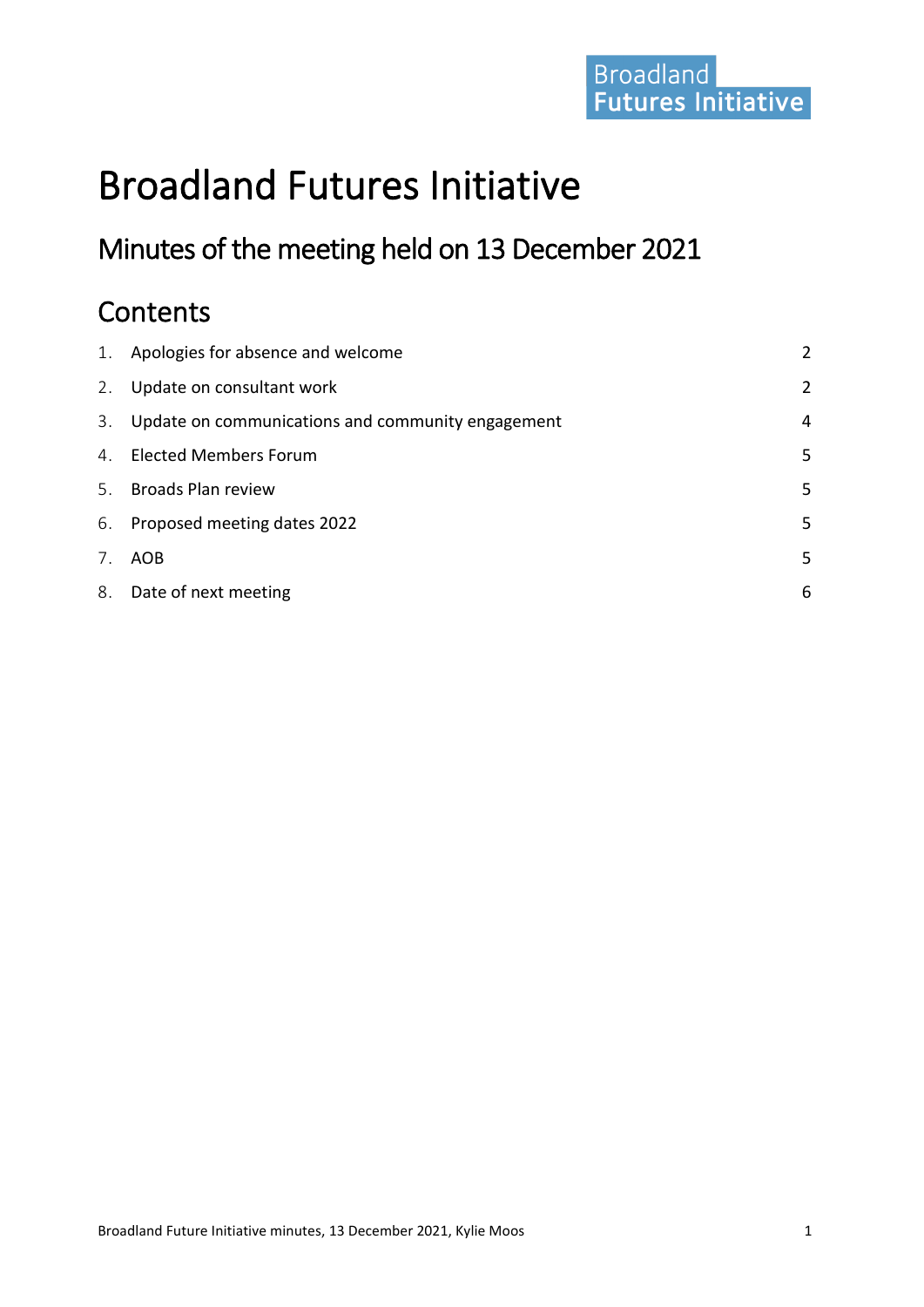#### Attendees

Marie-Pierre Tighe (Chair)- Broads Authority, Simon Curl- Suffolk County Council, Donna Dean-Natural England, Emma Dixon- IDB, Peter Doktor - Environment Agency, Victoria Egan- National Trust, Kevin Hart- Norfolk Wildlife Trust, Charlotte Hounsell – Norwich City Council, Mark Johnson - Environment Agency, Sarah Luff- Norfolk County Council, Gavin Rumsey-Environment Agency, Kylie Moos - Broads Authority (minutes),

# <span id="page-1-0"></span>1. Apologies for absence and welcome

Marie-Pierre Tighe (MPT) welcomed everyone to the remote meeting.

Apologies received from Julie Beeden, Rob Goodliffe, John Jones, Phil Pearson, Rob Wise.

### <span id="page-1-1"></span>2. Update on consultant work

Peter Doktor (PD) provided an update for the following outstanding products.

#### **Existing data sources/indicators (Product 8)**

The second draft was circulated with Initiative Project Team (IPT) for review. This has now been completed.

#### **BFI plan objectives (Product 11)**

The non-technical summary has been completed and is now available on the BFI webpage. The Elected Members Forum (EMF) have also received a copy of the summary.

#### **SEA scoping (Product 13)**

A table of comments has been created in response to the feedback from the consultation. The product will be completed once all the comments have been responded to.

#### **Salinity investigation (Product 17)**

The first draft has been reviewed by the project team, a second draft is due to be circulated to the IPT by the end of January.

#### **Coastal data analysis (Product 18)**

The first draft of the technical note will be ready by mid-February 2022 for the IPT to review.

#### **Hydraulic modelling**

*The hydraulic model is on schedule and is due to be completed by mid-2023. Work has started on looking at how the model will work and the areas which will be modelled. In adopting the adaptive approach, the modelling will test a range of different sea level rise scenarios up until 2125. Based on Environment Agency guidance, Sea level rise scenarios will be included in the modelling in line with national guidance and other comparable initiatives such as the Thames Estuary 2100 plan.*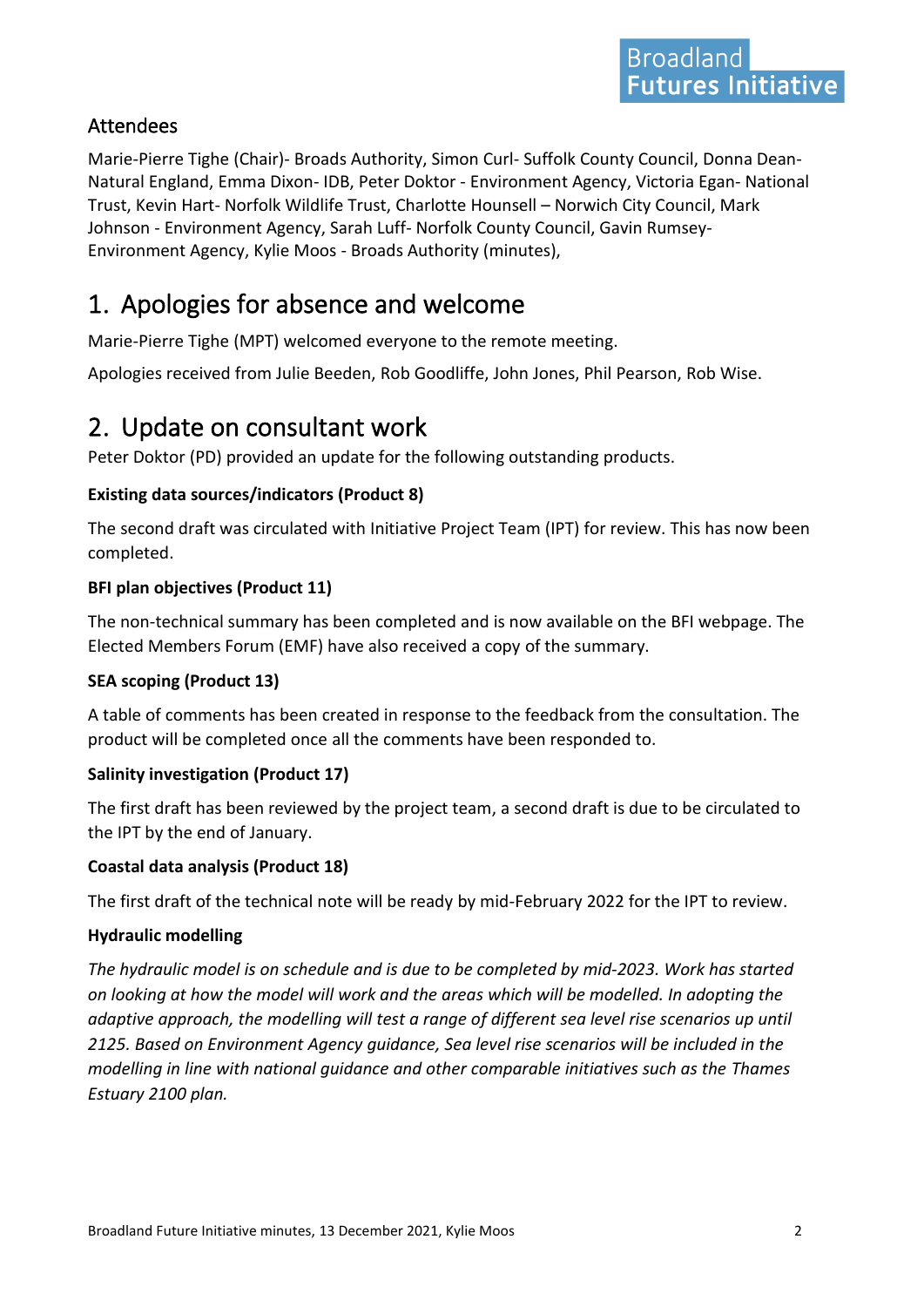#### **Appraisal methodology (Product 12)**

The first draft has been reviewed by the IPT, a second draft is expected in early January 2022. The feedback received has highlighted that this is a technical document which is not easy to communicate about. Additional materials, including a video of a narrated presentation, will be provided to present the appraisal methodology to a non-technical audience.

#### **Looking forward**

As part of sections five and six for developing and implementing the BFI plan, a draft timescale for future activities has been produced from 2022 to 2025:

- Make the objectives SMART
- Define the management units
- Identify all possible actions
- Short list the actions
- Identify combinations of short list actions
- Build new hydraulic model
- Test action combinations against the objectives
- Optimise the action combinations
- Compile the plan

#### **Comments and answers to questions**

The timescale for future activities does not show any iteration processes. PD will think about how to take this on board.

Based on previous engagement activities, there seems to be a view from some stakeholders that the use of a barrier is an obvious solution and there is an expectation for action to take place now. The BFI is developing a strategy with a methodology to assess a range of options, including a flood barrier and other solutions. There is a response on the FAQ on this point.

The FAQ's also includes a section relating to the winter 2020 flooding event. The section can now be updated to reference the flood investigation report produced by Norfolk County Council.

#### **GR agreed to review the FAQs on the BFI webpage.**

BFI is a good opportunity to promote some of the messaging included in the Flood and Coastal Erosion Risk Management (FCERM) [policy statement.](https://assets.publishing.service.gov.uk/government/uploads/system/uploads/attachment_data/file/903705/flood-coastal-erosion-policy-statement.pdf) The policy points out that it is not just the risk management authorities which are responsible for managing risk, but it is also the communities. People are required to take more ownership, either living with risk through resilience or adaptation.

Interpretation of the hydraulic model could be difficult due to its technical nature. Once the model has been checked and validated, it will be shared with stakeholders for feedback.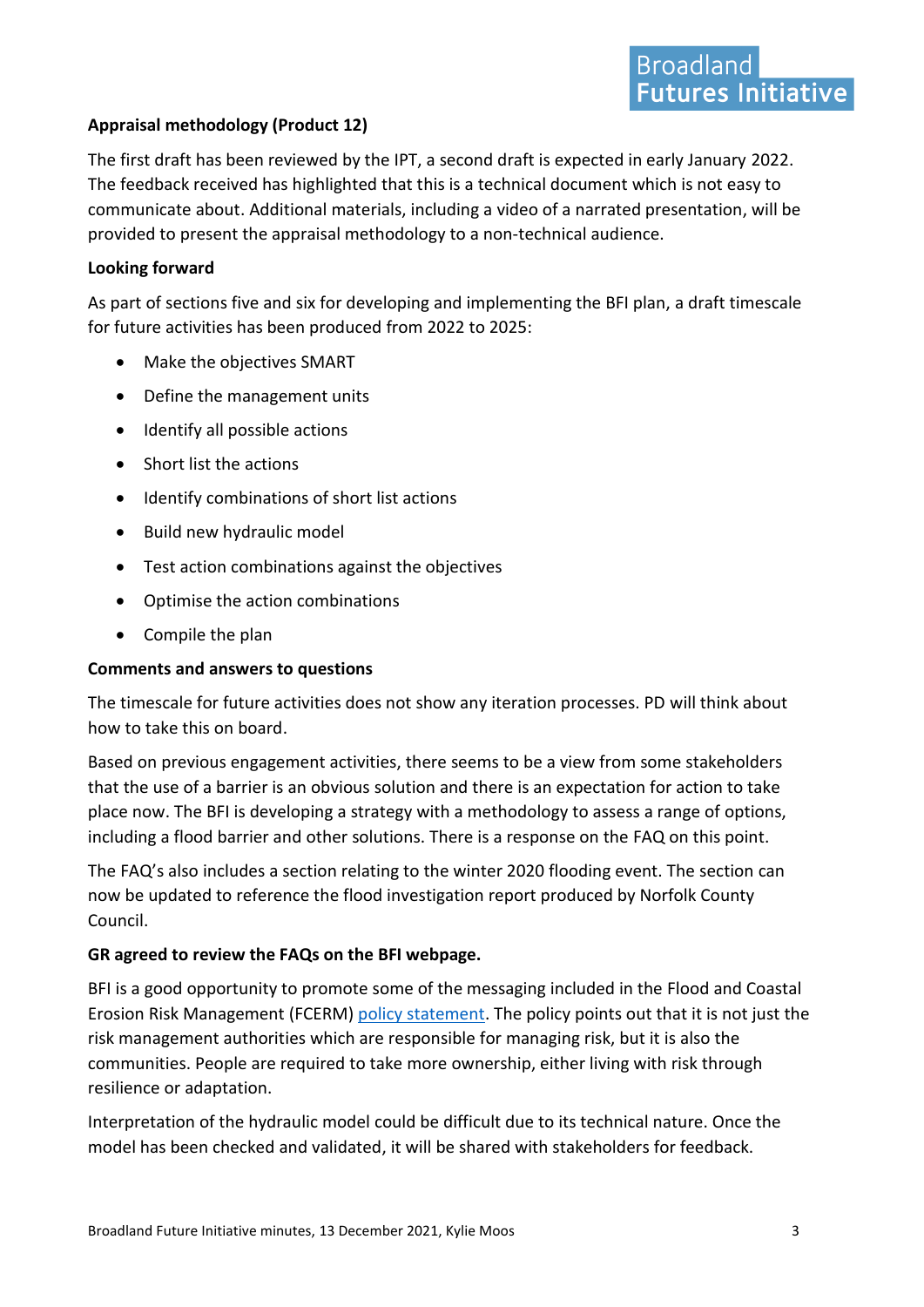### <span id="page-3-0"></span>3. Update on communications and community engagement

GR provided an update to the IPT on activities since the last meeting.

- Edition no.8 of the BFI progress newsletter has been shared.
- The BFI objectives that were agreed have been published and the public facing summary is live on the BFI website.
- The BFI's vision statement "Together, we improve the resilience of people, places and the environment to flooding, as we adapt to the changing climate" has also been published.
- Meetings and public events scheduled for early 2022:
	- o Upper Thurne Working group
	- o Public events in Ormesby St Margaret
- Other business:
	- o BBC Media enquiry
	- o Contribution to Broads Society Harnser publication
- The draft timescale for future activities has been updated to include potential engagement opportunities.

#### **Questions**

- Do the suggested points for community engagement feel appropriate, or should there be more, or less?
- For the community what is the best and easiest means of providing input?
- How do we ensure community input is representative?
- How much technical or background information would you like to know?
- How to deal with the contradicting views we might receive from the community?

#### **Comments and answers to questions**

January and February will be used as a time to reflect before engagement commences in March 2022. The engagement timescale spans 3-4 years until 2025, during this time there will be periods where the focus is on delivering technical work. Meaningful engagement will be required to take place during this time. It was agreed that we should ensure engagement activities at least every year as a minimum.

The IPT will present options for the EMF to vote on, but it is possible that there will not always be a consensus. This is why it is important to involve the elected members, and for democracy to be at the heart of the decision-making process.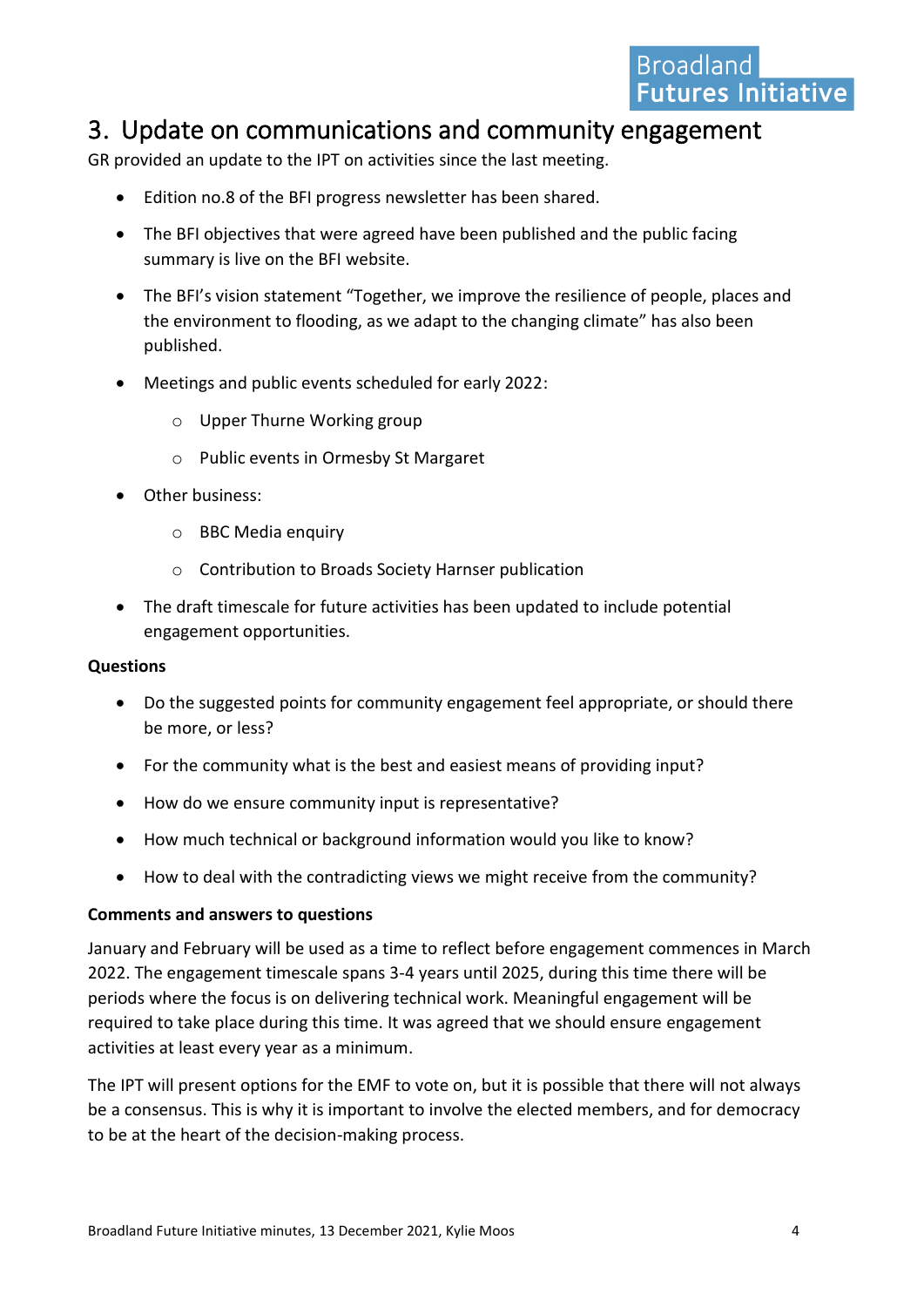The latest BFI newsletter has emphasised that the BFI is a high-level strategy. The BFI plan will provide the directions for more detailed projects on the ground. Actions will come from partners within BFI.

The Thames Estuary 2100 is a good example of presenting a balanced high-level strategy whilst still providing detail for specific areas for those who would like further information. The plan is currently undergoing a 10 year review.

# <span id="page-4-0"></span>4. Elected Members Forum

MPT reported that there had not been an EMF meeting since the last IPT meeting and there were no further updates. The date of the next EMF will be decided at the next IPT meeting in February 2022.

# <span id="page-4-1"></span>5. Broads Plan review

The Broads Authority (BA) is reviewing its management plan, with a view to adopt a new management plan in 2022. The current version 2017 is available at [Broads-Plan-2017.pdf](https://www.broads-authority.gov.uk/__data/assets/pdf_file/0023/240665/Broads-Plan-2017.pdf)  [\(broads-authority.gov.uk\)](https://www.broads-authority.gov.uk/__data/assets/pdf_file/0023/240665/Broads-Plan-2017.pdf). BA officers and members have started to make revisions to the draft Broads Plan 2022. It consists of six "priority partnership action", priority A on climate change is particularly relevant to the BFI IPT. MPT thanked IPT members who have already provided feedback.

A workshop with BA members will take place in January 2022, once this has taken place the IPT will be sent the latest full version of the Broads Plan review. The formal consultation is due to be approved by BA members at the May 2022 committee meeting.

# <span id="page-4-2"></span>6. Proposed meeting dates 2022

IPT members agreed to the following IPT dates for 2022.

| Date                    | <b>Time</b>   |
|-------------------------|---------------|
| Monday 7 February 2022  | 10.30-12.30pm |
| Monday 25 April 2022    | 10.30-12.30pm |
| Monday 13 June 2022     | 10.30-12.30pm |
| Monday 15 August 2022   | 10.30-12.30pm |
| Monday 17 October 2022  | 10.30-12.30pm |
| Monday 12 December 2022 | 10.30-12.30pm |

# <span id="page-4-3"></span>7. AOB

The Broads Authority placed a bid for the Nature for Climate Peatland Grant Scheme (NCPGS) Discovery Grant and has been successful. The purpose of the project is to address the risks and